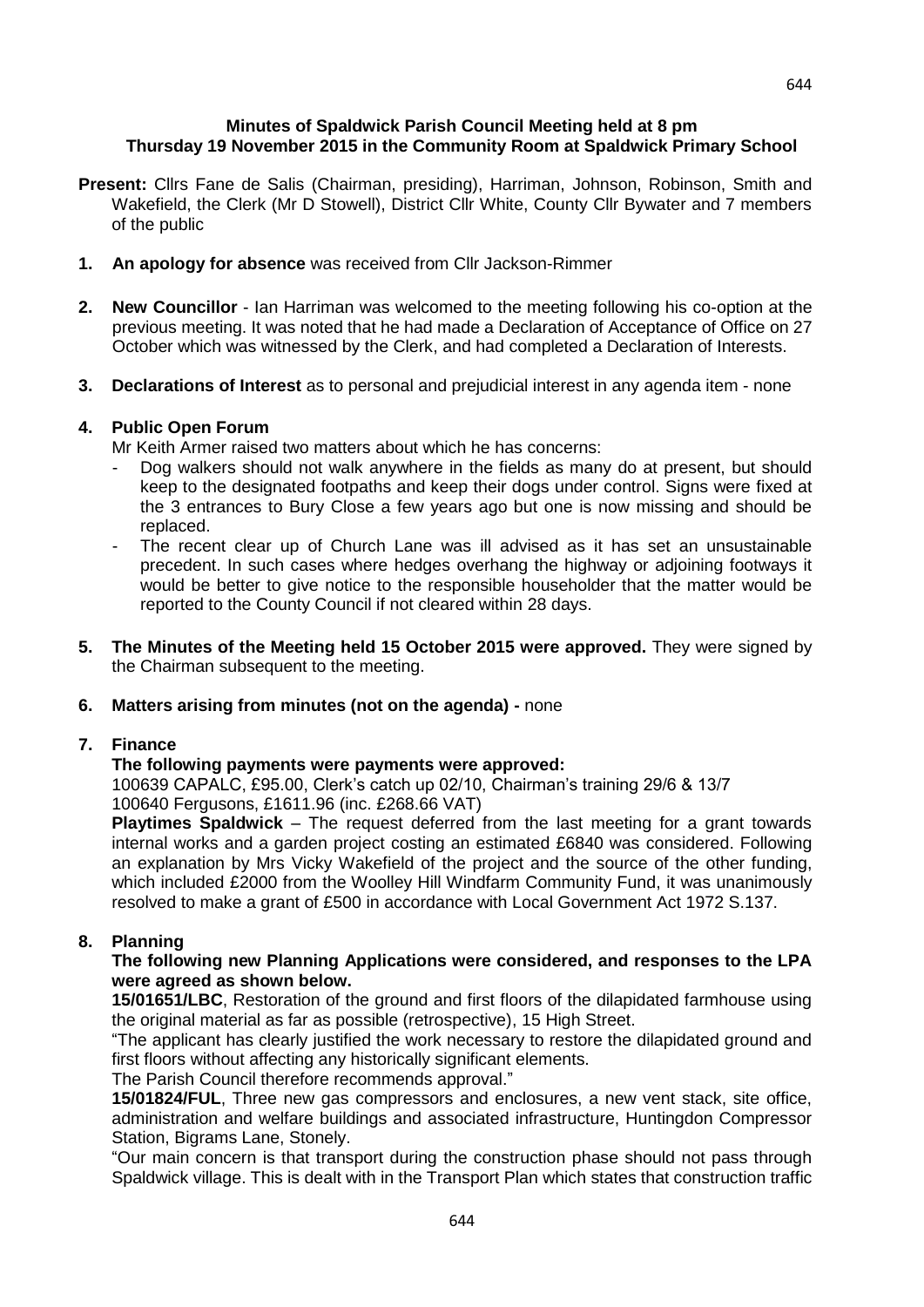will access the site from the B645 at Kimbolton. We suggest that adherence to this Transport Plan should be a condition if the application is approved, and that consideration be given to prohibiting construction workers' vehicles from passing through the village. We suggest that signs stating 'No National Grid Construction Traffic Access' are provided at the applicants cost at both Spaldwick exits from the A14 and at the Stow Road / Bigram's Lane junction on the route to Stow Longa and Spaldwick.

The Parish Council recommends approval subject to these concerns being addressed."

**15/01928/FUL**, Proposed dwelling house in the curtilage of 2-6 Thrapston Road, Spaldwick "Two errors were noted in the supporting documents:

'The development is not within a designated conservation area' – in fact it is just within the Spaldwick Conservation Area.

'The proposed dwelling will not impact on the street scene' – in fact it would be seen (extending above the adjacent fence) from High Street at the vehicle entrances to The George and the Manor Farmhouse.

The Council has taken these deviations from the supporting documents into account in reaching its decision to recommend approval as it is of the opinion that the proposal will not adversely affect the Conservation Area or the adjoining properties, and is within (albeit on the edge of) the built up area of the village. It is suggested that the existing gravel path forming the access from High Street should be paved where it passes close to 1 High Street to mitigate problems of noise and loose chips."

## **The following developments regarding previous applications were noted**

**15/01217/TREE, 5 Pound Close –** as there has been nothing recorded on the HDC website since validation and its status remains 'in progress' the Clerk has requested clarification of the current position.

**1301639FUL, Land east of 5-17 Stow Road** – the case officer has asked the agent to reply to the questions raised in the Clerk's email of 30 August.

**To note any Local Planning Authority decisions / reports** - none

**Spaldwick Service Station –** It was noted that the public meeting held 16 November, when Applegreen outlined proposals for the future development of the service station, was well attended with late arrivees having to stand. The proposals included replacement of the main building with one 4 times larger to accommodate a café with several coffee / food offers and a larger convenience store which would serve local residents; retention of the canopy; removal of the HGV island; and provision of 43 car parking spaces.

A summary of the meeting produced by Applegreen was passed to members. The main points of concern raised were the perceived increase in litter and in traffic through the village which is exacerbated by the shortness of the slip road onto the westbound A14. Mark Heath has agreed to provide a facility to enable members of the public to submit comments online which will be passed on to Applegreen.

It was agreed that no further action would be taken by the Council before the next presentation by Applegreen on 30 November which would take account of any comments which they consider relevant to their proposal.

## **9. Assets – Provision / Maintenance**

**Proposed re-location of the bier and documents recording its history and refurbishment** – Cllr Smith is awaiting confirmation from the Clerk of the insurance arrangements before proceeding further.

**War Memorial Refurbishment** – It was reported that a response from the War Memorials Trust following the recent visit of Helen Bowman, Conservation Officer has been deferred until December.

**Children's Play Area** – Cllr Robinson reported that he had obtained quotations from Wicksteed relating to the replacement / renovation of the safety surfaces under the equipment. He will now seek 2 competitive quotations.

Following the successful village clear-up day it was decided to hold a similar event, which Cllr Robinson agreed to publicise, on Saturday 28 November to trim the hedges around the play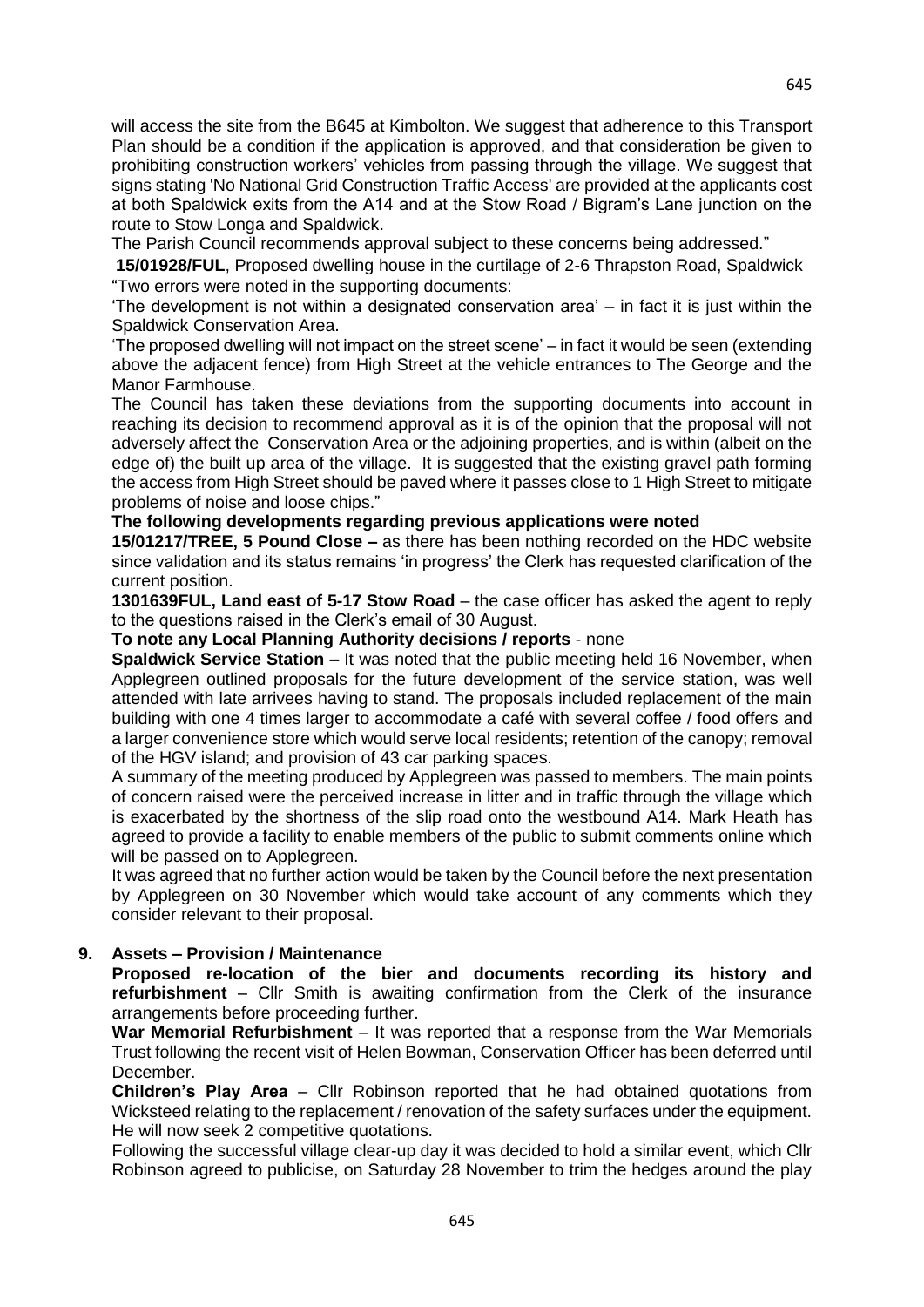area. The Clerk will therefore cancel his request to Ferguson's to carry out the work (cost £240).

In accordance with the Wicksteed Inspector's recommendation the condition of the seat on the large swing has been monitored. The November PC inspection reported that it is showing small cracks and will need replacing. It was therefore agreed to purchase a replacement flat rubber safety seat from Wicksteed for £38, for installation by members.

The inspection also reported that the wooden steps of the climbing frame are slippery due to wear and weather, and could do with a coat of paint or preservative. Cllr Johnson will consider adding this to the painting of assets programme.

**Painting of Assets** – Cllr Johnson reported that the work on the seat at the play area, and the notice board at Royston Avenue has been completed. Work on the notice board on the Village Green will be started shortly

**Village box around jubilee plaques** – to note that prior to submission of an application for tree work the Clerk requires full details of the proposal, which he will discuss with Mr Leach. **Village Cross base** – To note that the Clerk is awaiting advice from the HDC Conservation Officer regarding the Parish Council's responsibilities in safeguarding / insuring this stone.

**Other Assets** – to receive reports of any new problems.

# **10. Highways, footpaths, byways etc.**

**CCC Local Highway Improvement initiative 2016-17** – It was noted that the Scheme has been submitted to CCC for consideration by the review panel which will meet on 11 & 13 January. A representative is invited to attend to represent the submitted application or a written representation may be sent by email. The Chairman agreed that if necessary he would attend. Cllr Bywater offered to attend the panel meeting to support our application if requested. He is to be given a copy of the application and details of the time slot when the proposal will be considered.

**Winter Gritting** – Cllrs Fane de Salis and Robinson and the Clerk met with Jonathan Clarke CCC Highways Network Manager and the manager of the winter gritting team to discuss the problem of gritting Belton's Hill. CCC confirmed that there is no possibility of changing the schedule which identifies the hill as being on a secondary route. It is not gritted as a precaution when frost is forecast, but only when snow is on the ground or in long periods of frost. They suggested that the PC should purchase a gritting bin at around £100 from CCC for installation at Belton's Hill for use by local volunteers when they consider it necessary, rather than as a precautionary measure when advised by CCC. They confirmed that a gritter could be purchased for around £5000 to be towed by a locally owned vehicle, but the costs would have to be met locally.

Following discussion it was resolved to order a bin from CCC which they would install at Belton's Hill, and to authorise Cllr Johnson to put out feelers to other local councils to see if there is any interest in a jointly owned local gritter.

**Bus Service changes** – nothing new to report. Changes are not expected before January.

**Speedwatch** – It was noted that the Community Speed Watch signs will be changing to better reflect the status as a scheme that has the support of both the constabulary and the Cambridgeshire and Peterborough Road Safety Partnership. The changes which involve laying a new film over the original sign plate will be carried out by CCC.

**Barrier at entrance to Upthorpe Farm –** old railings removed 2 bollards & concrete remain **End of weight restriction sign, Stow Road** – awaiting action by new Local Highway Officer. **Pothole in entrance to Spaldwick Service station – it has been repaired several times** recently but each time the repair has broken up. CCC Highways have been asked to provide a better solution. They repaired it temporarily yesterday and will place an order for a higher grade repair.

**Contact details of owners of animals kept in local fields** – to note no progress has been made in displaying information – replies are awaited from animal owners.

**Broken barrier over brook on concrete road** – repair competed, thanks to Martin Eavrs.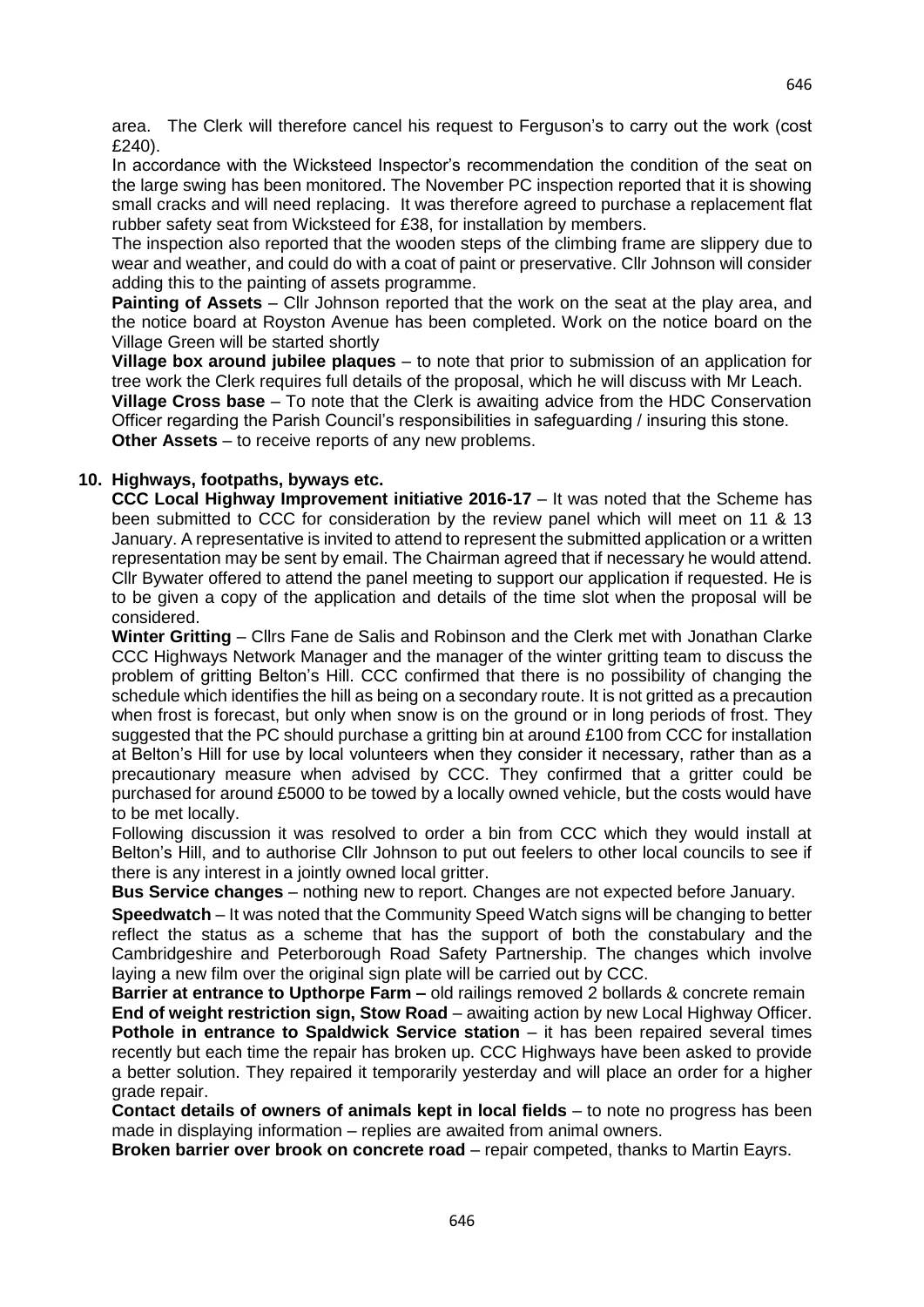**Damaged Kissing Gate, Bury Close** – awaiting Clerk's investigation into responsibility for repair.

**Verge in Stow Road** – The Clerk informed Mr William Brown, as landowner, of the proposal that there should be a wider cut around the Bury Close perimeter on Stow Road which has been getting a narrower cut in recent years due to the brambles etc having spread more widely. He has been asked to consider whether he or his tenant would be prepared to use their farm machinery to reduce the incursion of the hedge and fallen fencing onto the grass verge and to remove the arisings, with the help of a working party of villagers to provide labour and tidy up afterwards. Mr Brown referred the Clerk to Edwards Bros who in turn referred him to Martin Eayrs, whose comments are now awaited.

**Footpaths, byways** – The following messages from Simeon Carroll were noted:

26 October - The wooden bollards at the end of this byway are to be replaced with metal posts which will provide greater security when the byway is locked in the winter months. The posts will be installed 1.5m away from the central locking bollard which will give a width clearance of 3m when the bollard is removed. The byway sign which has recently been knocked over is to be replaced.

13 November - Footpath 15 between the concrete road and the new(ish) footbridge has now been reinstated. Footpath 12 opposite the petrol station has been sprayed with herbicide hence the line of the path should now be visible.

Mr Carroll will be leaving his post at the end of the month to start work as a Local Highway Officer (LHO) in South Cambs. As the post is unlikely to be refilled, he has advised Mick Ager to submit reports via the CCC website. They will be dealt with by the relevant LHO.

## **Signs on local Byways – Changes to the Prohibition of Driving Order**

It was noted that the Clerk recently received a query from a member of the public challenging the legality of new signage installed at entrance points to the Right of Way Network as they show a sign prohibiting use by cars but not by motor cycles. He has since ascertained that when the Traffic Regulation Order was amended in March 2014 to include closure when there is a high risk of damage during periods outside 1 October to 30 April, it had also been amended to change the prohibition from all vehicles to any vehicle with more than 2 wheels. This latter change had not been mentioned by CCC when parish councils were informed of the proposed new Order. It was agreed to monitor whether or not the change to the description of prohibited vehicles is having any serious effect on the condition of the byways

- **11. Village Hall Committee**  Cllr Robinson reported that they proposed to carry out a survey to find out if the Villagers still want a Village Hall. He also reported that the old furniture stored by Mrs Lincoln has been removed and destroyed as it was no longer in a usable condition. A home is now required for some trestle tables which are in good condition.
- **12. Parish Plan**  Cllr Robinson circulated copies of the 2009 Action Plan to members but in view of the survey being carried out by the Village Hall Committee recommended deferring production of a new Parish Plan until the outcome of the VH survey is known. This was agreed by the meeting.
- **13. Village clear up day**  the next event is on 28 November at the Play Area see item 9 above.

## **14. HUNTINGDONSHIRE DISTRICT COUNCIL ELECTIONS**

HDC has requested the Council's views on whether it should change to whole council elections every four years starting in May 2018 or retain the existing system of 'elections by thirds'. The change would see the whole Council elected at the same time. Although not mentioned in the consultation it would also affect parish and town council elections. In the case of Spaldwick, the next election would be brought forward from 2019 to 2018. It was agreed to make no comment.